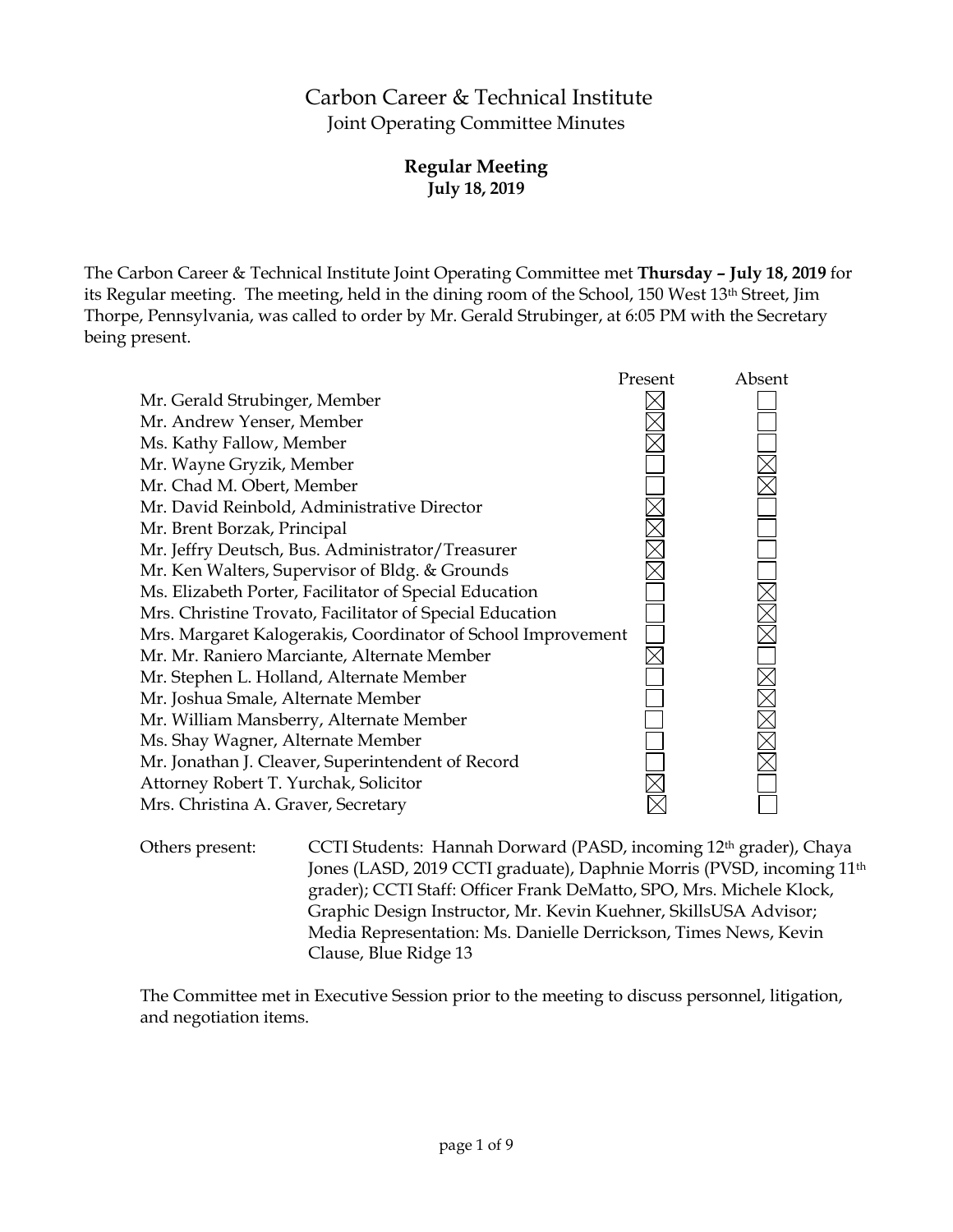### **Approval of Minutes**

A. MOTION by Ms. Fallow, SECONDED by Mr. Yenser to approve the Minutes of the June 20, 2019 Regular Meeting.

VOTE: YES - 3 NO - 0 ABSENT - 2 ABSTENTIONS - 0

Motion carried.

#### **Courtesy of the Floor to Visitors**

NONE

#### **Approval of Payment of Bills**

A. MOTION by Mr. Yenser, SECONDED by Ms. Fallow to approve Payment of Bills - General Fund and Other Accounts.



# **Administrative Reports**

- A. Director's Report Mr. Dave Reinbold, Administrative Director
	- a. Kevin Kuehner, SkillsUSA Advisor SkillsUSA National Leadership and Skills Conference
		- i. Mr. Kuehner shared that all students who attended the National competition to represent CCTI this year were fantastic and that it was a great trip overall. He thanked William "Greg" Arnold for their return transportation to CCTI as many delays took place in their flight travel back to PA.
		- ii. The gold medalist team of Daphnie Morris (PVSD, entering grade 11), Hannah Dorward (PASD, entering grade 12), and Chaya Jones (LASD, recent CCTI graduate) spoke to the group about their project. The team competed in Promotional Bulletin Board earning a gold medal at the State level as well as at the National level. The theme of their board was Career Success for Teens and was represented by an arcade game board with a threedimensional look. Mrs. Klock, CCTI Graphic Design Instructor who worked closely with the three in her classroom, explained that some of the parameters of the board included a size restraint of 48" x 48", no more than 2" deep, made of paper with interchangeable but no moving parts, and was to promote the SkillsUSA framework. She shared that the three worked very well together and won at states in a pool of 18 and at the national level in a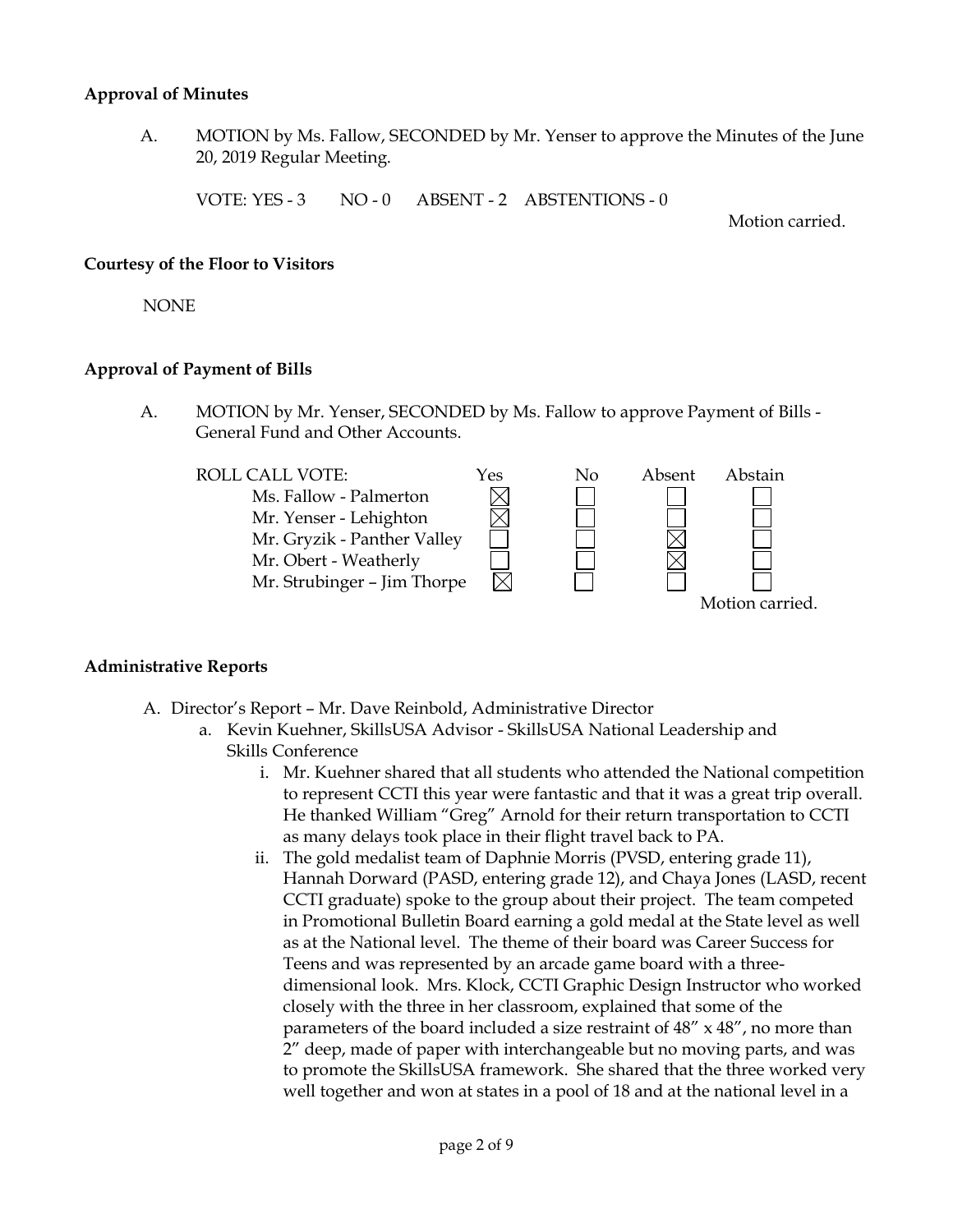pool of 38. Team members explained that their project through a gaming system, shows a career path and how success can be reached even when encountering "pitfalls" along the way. They explained that working together on this project strengthened their responsibility, flexibility, and communication skills, among other things. Ms. Fallow expressed how impressed she is with their presentation skills.

- b. Summer Math Academy
	- i. Mr. Reinbold explained that this academy is new to CCTI this year. Mrs. Christine Trovato, Facilitator of Special Education and in charge of the academy will present further, next month. In the meantime, Mr. Reinbold shared that students struggling with math have been identified and will attend a 2 week academy at the school, taught by CCTI teachers with transportation being provided by the school. This is in an attempt to curb the loss of retention in this area that sometimes occurs. It also works to fulfill the belief that the building should be in use all year round.
- c. Non-Traditional Camp
	- i. 2 week camp held this summer went very well, hosting 70-80 students per day. The camp was funded through CCTI, SHINE, and the Carbon County Community Foundation. This camp will again be held next year.
- d. HOSA
	- i. Mr. Reinbold shared that a silver medal was earned at the national level of HOSA and that he plans to invite Mrs. Dominic, HOSA Advisor to speak at the next JOC meeting.
- B. Principal's Report Mr. Brent Borzak
	- a. Preparing for the new school year. Scheduling ongoing. In the process of preparing for another productive school year.
	- b. Enrollment currently at 445 students, with over 250 new applications.
	- c. Busy with planning and preparing for the new school year, setting goals, examining data, interviewing and scheduling.
	- d. New Student Orientation will take place on August 20<sup>th</sup>, at 6 PM.
	- e. First day of in-service will be August 21st.
	- f. First day for students will be August 22nd.
	- g. Course Handbook some up-dates have been made and shared with Joint Operating Committee members for approval at this evening's meeting.
	- h. In answer to Mr. Marciante's question, 9th grade tours will take place this school year on November 7.

# C. Building and Grounds Report – Mr. Ken Walters, Supervisor of Buildings and Grounds

- a. Waterline Replacement
	- a. 99% complete. On new system.
	- b. Thank you to McClure Company, the main general contractor and Day's Landscaping, subcontractor for an outstanding job. We are set for the beginning of school. This will allow the water bill to come more in line to what it has been in past years.
	- c. Project will be complete on time and within budget.
	- d. Mr. Reinbold added that there was no disruption to service at the school as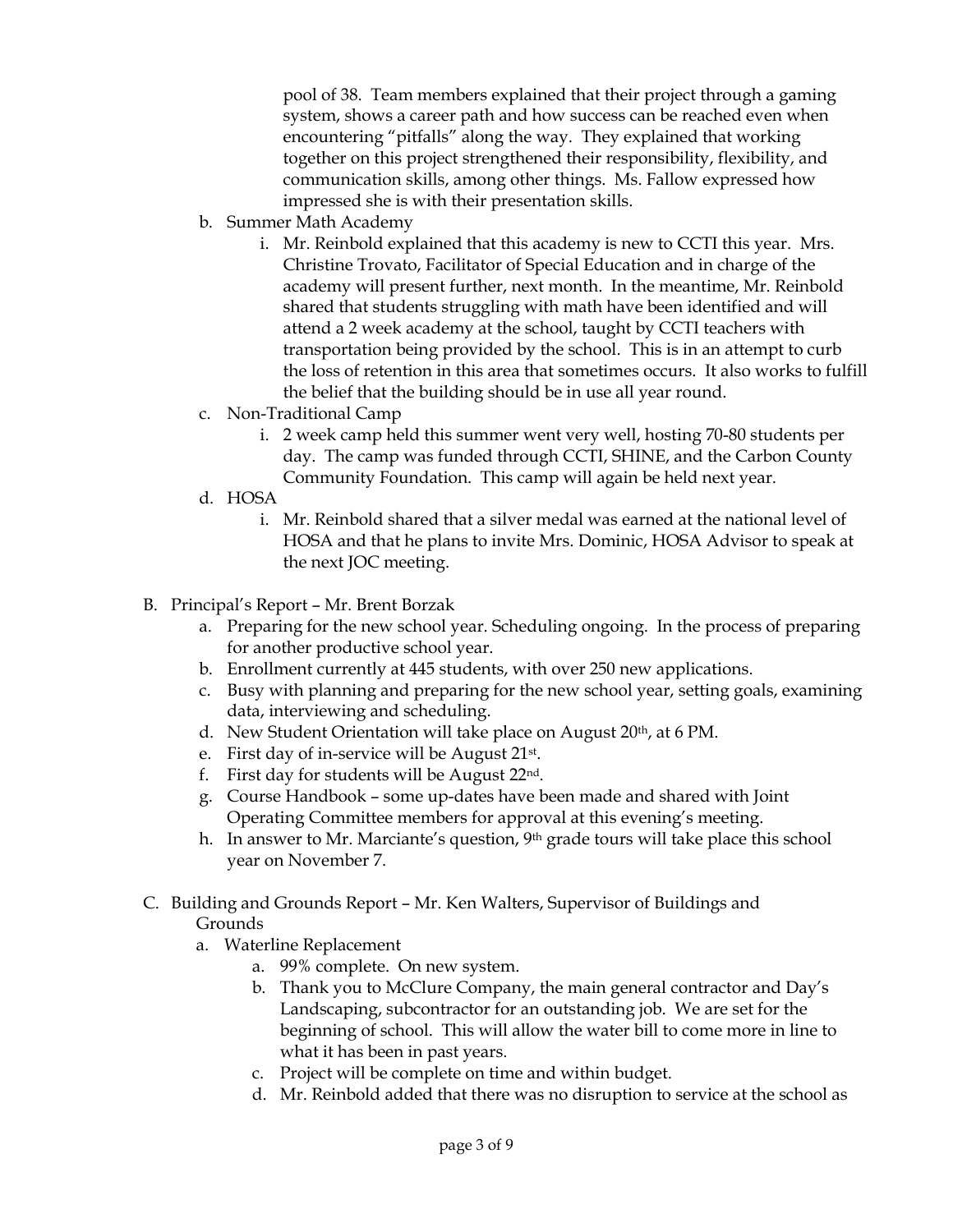originally anticipated and planned for.

- b. Paving
	- a. Doing sealcoating of all of the school's asphalt. Project began on Wednesday. Crack filling is 95% complete. The rest will be finished tomorrow. Sealcoating will take place and the project will conclude over the weekend.
	- b. ProSeal Asphalt Maintenance, Inc. is doing an excellent job so far.
	- c. A plan was discussed as to the monitoring of the work being done in the absence of staff at the school over the weekend. This will be done through remote monitoring as well as an on-call staff member. Roads will be blockedoff accordingly to allow the project to properly cure.
- c. Hot Water Heater
	- a. 95% complete and is up and running. Have already seen an improvement to the water temperature for handwashing in the Culinary Arts department.
- d. Fire Suppression Systems
	- a. Two systems have shown deficiencies. The one in the Culinary Arts department was due to additional equipment. Both will be remedied.
- e. Auto Collision and Repair
	- a. Paint booth mixing room is nearing the end of its life and the company who supplied it has gone out of business. Mr. Walters is working with a new vendor. The system will be recertified this year with plans of replacement in the future.
- f. Mr. Walters threw "props" out to his team for their fantastic job cleaning classrooms and waxing floors and keeping the place looking outstanding. He also thanked all of the individuals from his staff involved with transporting students safely to and from the Philadelphia airport for both SkillsUSA and HOSA national competitions.
- D. Business Administrator's Report Mr. Jeffry P. Deutsch, Business Administrator
	- a. Thanked the members of the Joint Operating Committee for approving the 2019- 2020 budget and asked that they thank their fellow board members upon returning to their home schools.
	- b. 2020-2021 budget discussions will begin shortly. Mr. Deutsch reiterated and asked that members share with their boards that there will be no increase in 2020-2021.
	- c. Business Office has been busy preparing for the upcoming 2018-2019 audit, closing out accounts, and getting fund accounting system ready for the 2019-2020 year.

# **Items of Business**

# *Personnel*

MOTION by Mr. Yenser, SECONDED by Ms. Fallow that the following motions be approved:

# **School Physician Appointed**

A. that Dr. Deborah Smith (Switchback Medical Center, Inc., Jim Thorpe, PA) be appointed School Physician for the 2019-2020 school year, as per Article XIV, School Health Services of the PA School Code of 1949, at a rate of \$10.00 per individual school (student) examination.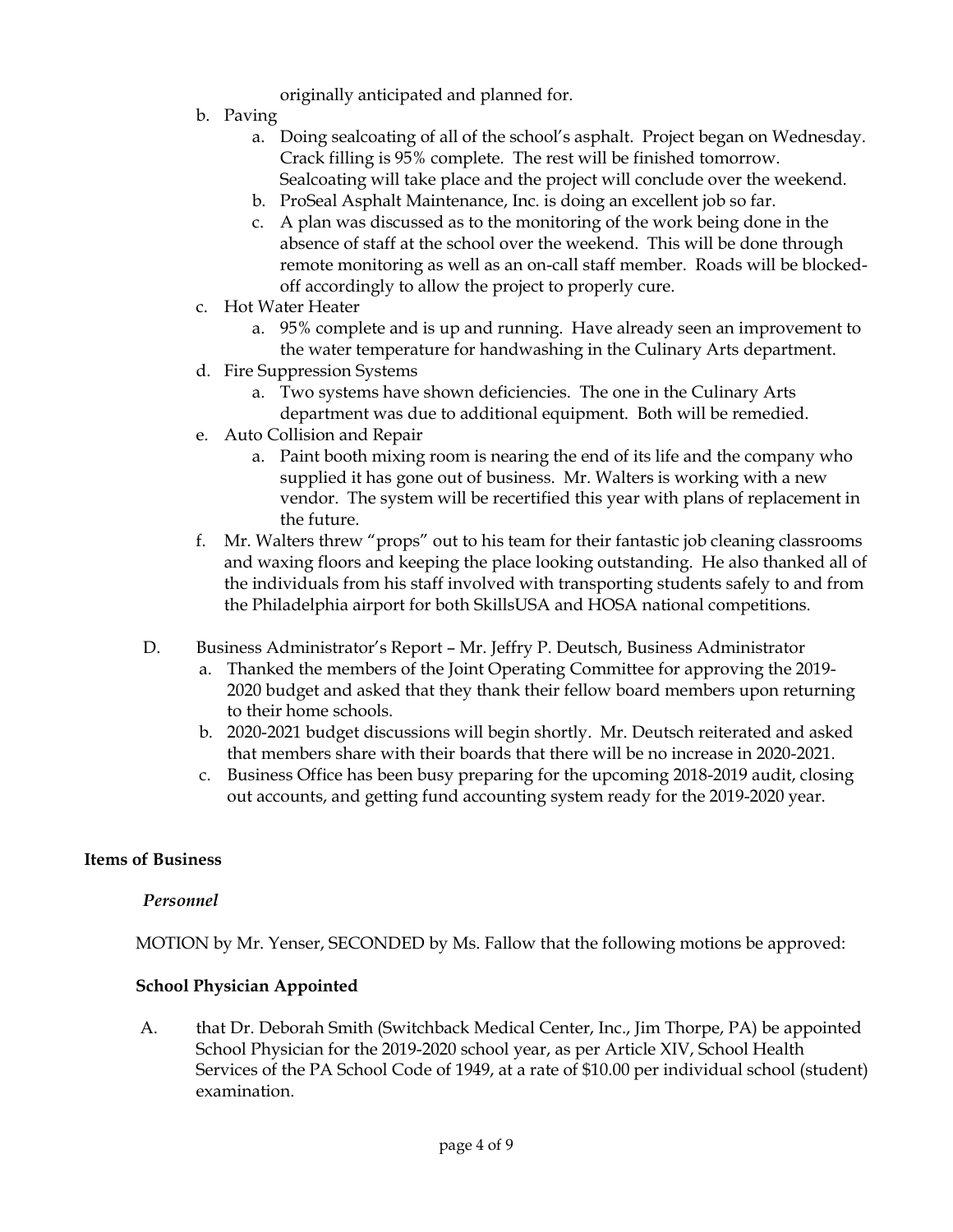# **Law Firm Appointed**

B. to appoint the law firm of King, Spry, Herman, Freund & Faul LLC for specialized work projects for the 2019-2020 fiscal year on an as-needed basis at a rate to be negotiated.

# **Records Retention Officer Appointed**

C. that David Reinbold be appointed Records Retention Officer for the Carbon Career  $\&$ Technical Institute for the 2019-2020 school year.

# **Tenure Status Granted**

D. to grant the following individuals a "Professional Employee Contract" and tenure status:

> Anthony (A.J.) Burke, Culinary Arts Instructor Jacquelyn Cole, English Teacher Justin Pshar, Math Teacher

#### **Adult Education GED Instructor Approved**

E. to approve Delmar Griggs as Adult Education GED Instructor effective July 18, 2019 through June 30, 2020 at an hourly rate of \$21.25.



# *Education*

MOTION by Ms. Fallow, SECONDED by Mr. Yenser that the following motions be approved:

#### **Cosmetology Scholarship Program Continued**

- A. to continue a Cosmetology Scholarship Program for CCTI graduates to attain the PA Cosmetology Board Instructor/ Manager License within the CCTI program.
	- Note: There will be no cost to the school for this service. At least ten AVTS's across PA offer this opportunity.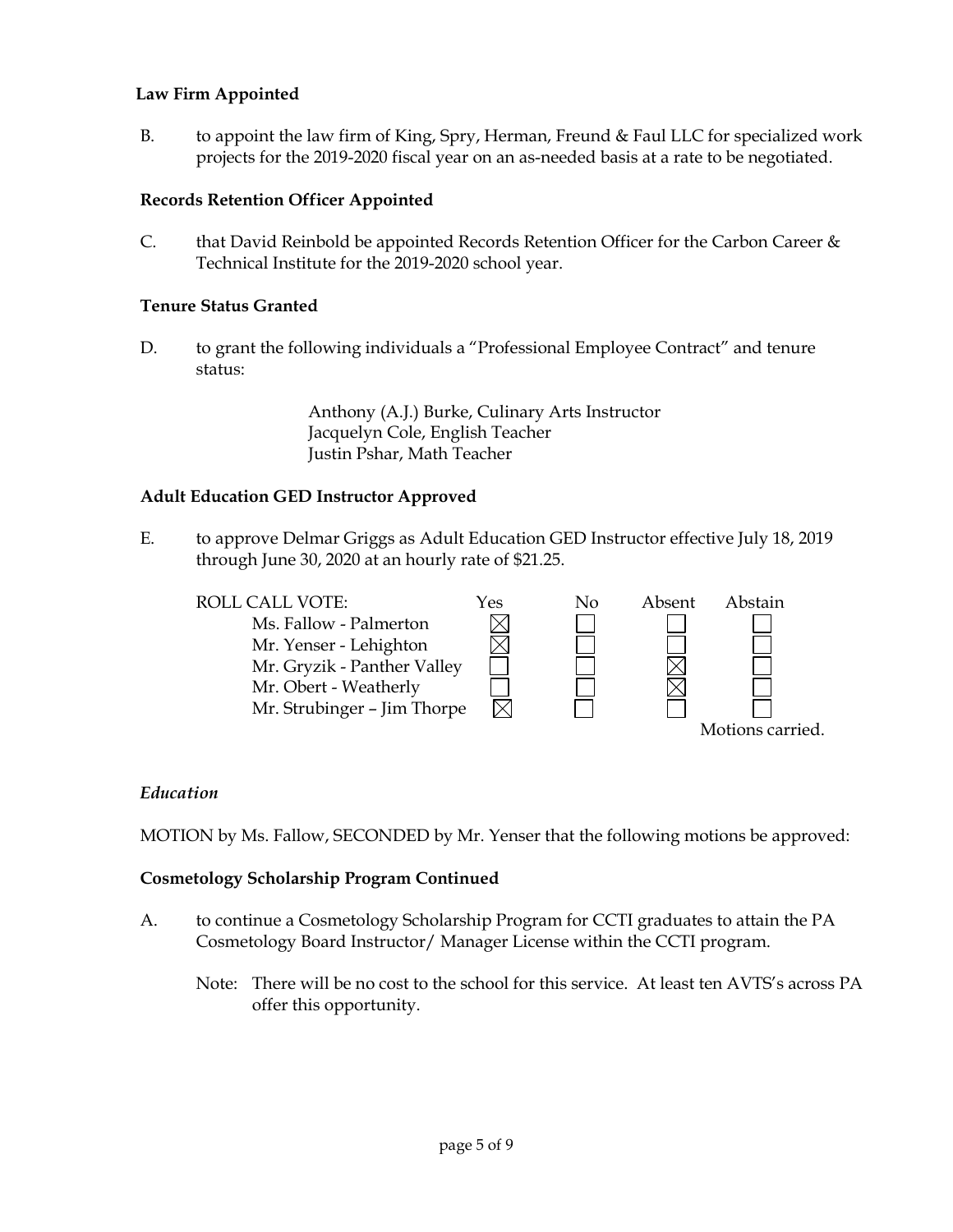# **Course Handbook Updates Approved**

B. to approve the CCTI Course Handbook up-dates, as presented.

VOTE: YES - 3 NO - 0 ABSENT - 2 ABSTENTIONS - 0

Motions carried.

### *Budget & Finance*

MOTION by Mr. Yenser, SECONDED by Ms. Fallow that the following motions be approved:

#### **Lunch Prices Established**

A. that lunch prices for the 2019-2020 school year be established as follows:

| Students - | Type A -  | \$2.60 |
|------------|-----------|--------|
|            | Reduced - | .40    |
| Adults -   | \$5.00    |        |

# **Milk/Juice Supplier Retained**

B. that Zimmerman's Dairy (Lehighton, PA) be retained as the CCTI Milk/Juice Supplier for the 2019-2020 school year. Prices for milk and juice shall remain the same as quoted for the 2018-2019 school year. Milk prices are established by the PA Milk Marketing Board.

# **Transportation Contracts Approved**

C. that Transportation Contracts be approved with the following Contractors for 2019-2020, noting that each Contractor will be paid any cost for gasoline used to fulfill the terms of this contract which exceed \$2.00 per gallon:

> Jim Thorpe Area School District (410 Center Avenue, Jim Thorpe) 2019-2020 - \$52.00/day per bus

George's Transportation Company, Inc. (84 Ashtown Drive, Lehighton) (Lehighton Area School District) 2019-2020 - \$92.00/day per bus

George's Transportation Company, Inc. (84 Ashtown Drive, Lehighton) (Lehighton Area School District – Mid-Day Run) 2019-2020 - \$91.00/day per bus

Leon George II School Buses, Inc. (660 Delaware Avenue, Palmerton) (Palmerton Area School District) 2019-2020 - \$227.00/day per bus

(con't)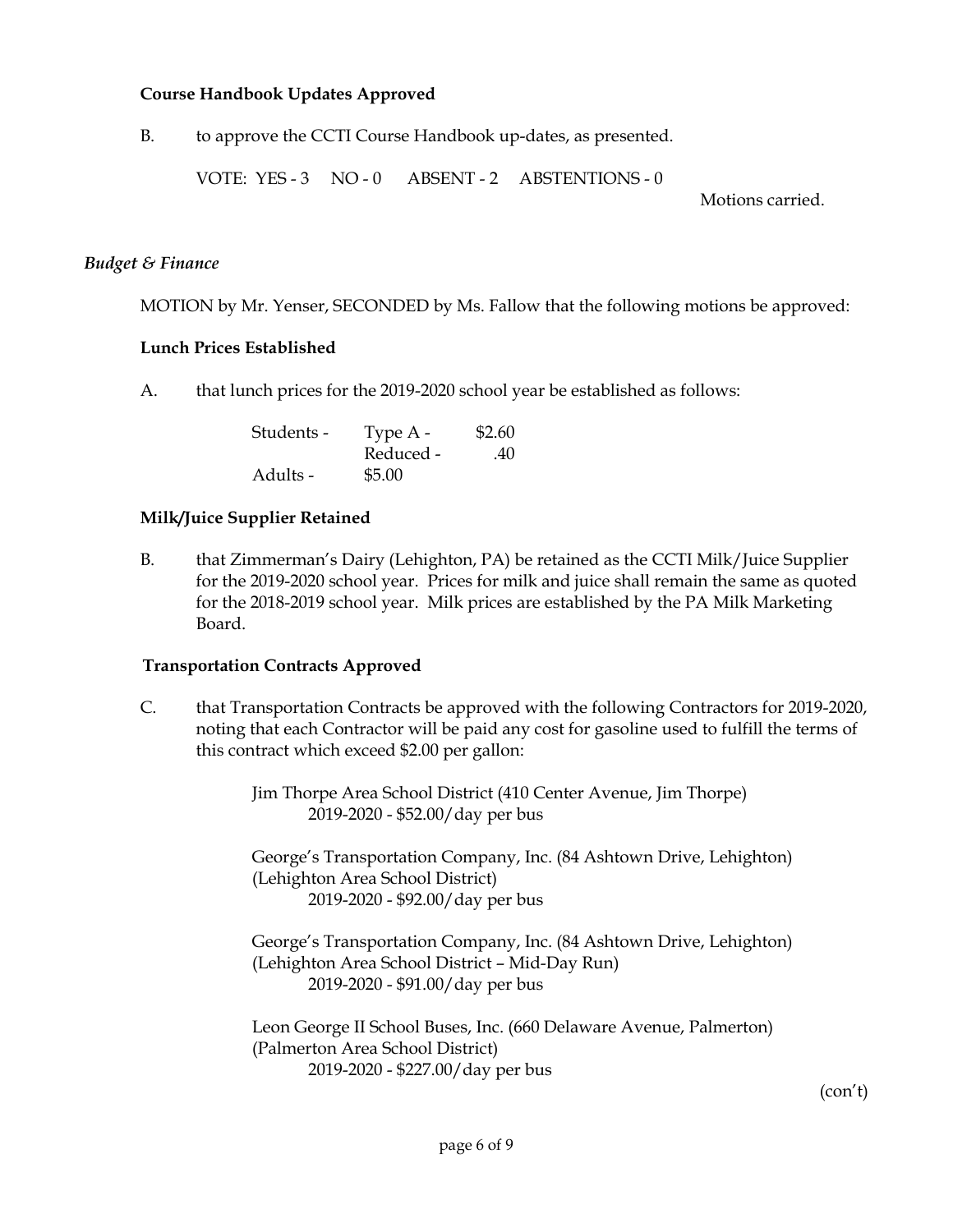Panther Valley School District (1 Panther Way, Lansford) 2019-2020 - \$96.00/day per bus

Weatherly Area School District (602 Sixth Street, Weatherly) 2019-2020 - \$140.00/day per bus

# **Receipt of Resolutions Acknowledged**

D. to acknowledge receipt of the Resolution pertinent to the 2019-2020 Proposed Operating Budget for the Carbon Career & Technical Institute calling for receipts and expenditures in the amount of \$8,528,961 as follows:

> **Jim Thorpe Area School District** Yes – 7, No - 0, Absent – 1, Abstentions – 1 – **Approved Lehighton Area School District** Yes – 9, No - 0, Absent – 0, Abstentions – 0 – **Approved Palmerton Area School District** Yes – 6, No - 1, Absent – 1, Abstentions – 1 – **Approved Panther Valley School District** Yes – 9, No - 0, Absent – 0, Abstentions – 0 – **Approved**

# **Out of County Tuition Rates (non-Special Education) Approved**

E. to approve the following out of county tuition rates (non-Special Education) for the 2019-2020 school year:

| Half Year - Half Day | \$5,175  | $($57.50 \text{ per day})$  |
|----------------------|----------|-----------------------------|
| Half Year - Full Day | \$10,350 | $($115.00 \text{ per day})$ |
| Full Year - Half Day | \$10,350 | $($57.50 \text{ per day})$  |
| Full Year - Full Day | \$20,700 | (\$115.00 per day)          |

Note: Rates reflect no increase from previous year.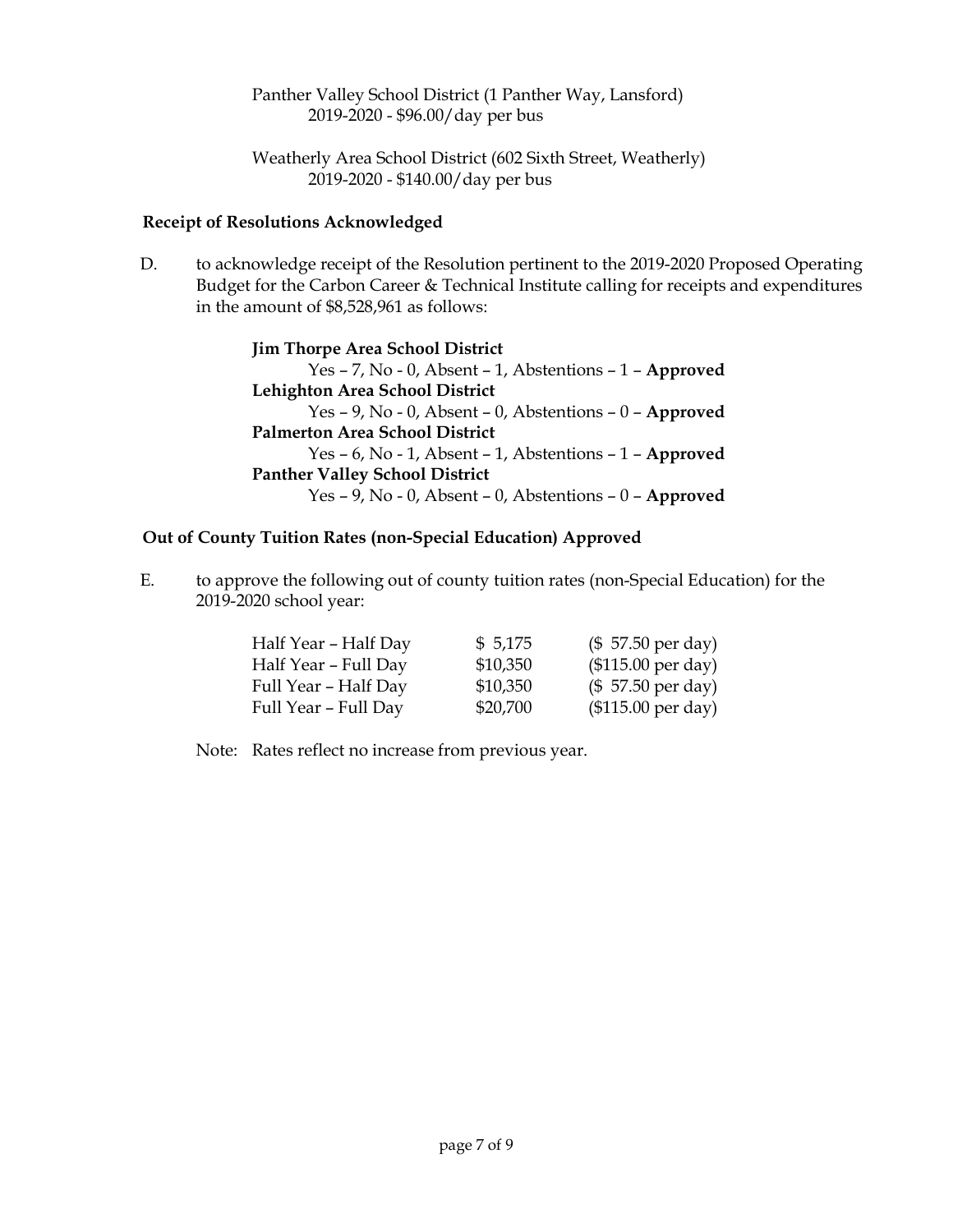# **Out of County Tuition Rates (Special Education) Approved**

F. to approve the following out of county tuition rates (Special Education) for the 2019-2020 school year:

| Half Year - Half Day | \$6,075  | $($ 67.50 \text{ per day})$ |
|----------------------|----------|-----------------------------|
| Half Year - Full Day | \$12,150 | (\$135.00 per day)          |
| Full Year - Half Day | \$12,150 | $($ 67.50 \text{ per day})$ |
| Full Year – Full Day | \$24,300 | $($135.00 \text{ per day})$ |

Note: Rates reflect no increase from previous year.



# *Buildings & Grounds*

NONE

# *Administrative*

# **Contract Approved**

A. to enter into a contract with Carbon Lehigh Intermediate Unit #21 to provide the complete Discovery Streaming Digital Video Library owned by Discovery Education, Inc. for a period of one (1) year beginning July 1, 2019 at a cost not to exceed \$414.00.